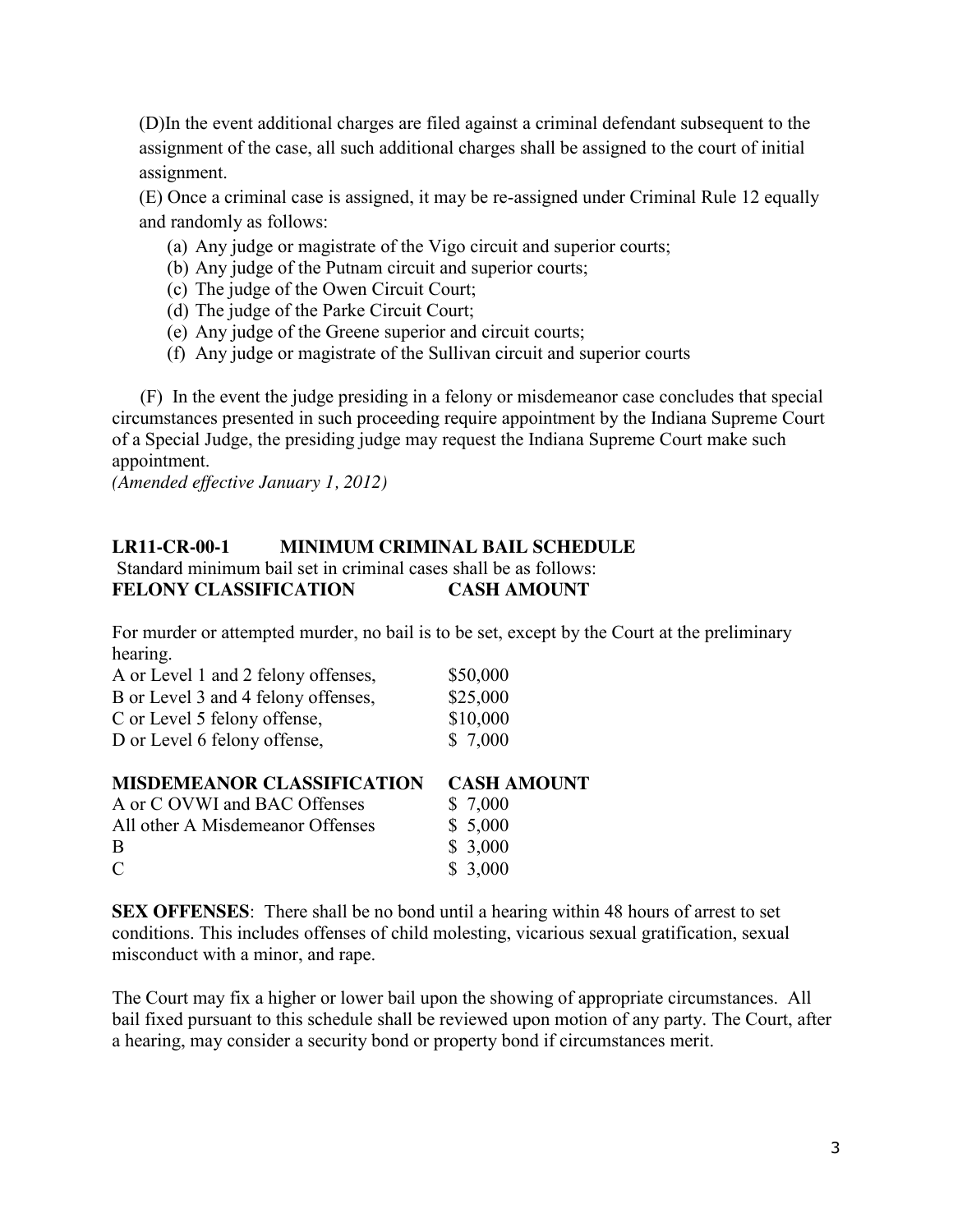#### **10% CASH BOND**

Any person charged with a class D Felony or Level 6 felony offense, or any misdemeanor shall be entitled to release upon posting 10% cash bond in the defendant's name with the Clerk or Sheriff, provided the following factors:

(1) Have close ties to the community;

(2) Have not been previously convicted of a felony or misdemeanor; within the past five (5) years; and

(3)Not presently on bond, parole or probation for any other offenses.

### **NO CONTACT PROVISIONS**

Pursuant to I.C. 35-33-8-3.2(a)(4), a person who is arrested for any of the following offenses shall be held for 12 hours before any release from custody, unless released sooner pursuant to a court order. The release of the person on bail shall be conditioned upon the person having no direct or indirect contact with the alleged victim(s) of the offense(s). During regular business hours of the court, the Prosecutor, the alleged victim or the prosecutor's victim's advocate may petition the Court for a non contact order or ex parte protective order. If a no contact order is needed outside of the court's regular business hours, the Prosecutor or the primary investigating law enforcement officer may contact a Judge an request the release of the arrested person on bond or an oral authorization for a no-contact order which shall be reduced to a written noncontact order and submitted to the Judge on the next business day of the Court. The person to be released shall be notified of the no-contact conditions of bail with receipt acknowledged by that person.

#### **12-Hour Hold/No-Contact Offenses**

| I.C. $35-42-2-1$    | <b>Battery</b>            | I.C. $35-42-2-1.3$ | <b>Domestic Battery</b>    |
|---------------------|---------------------------|--------------------|----------------------------|
| I.C. $35-42-2-1.5$  | <b>Aggravated Battery</b> | I.C. $35-42-2-2$   | Crim. Recklessness         |
| I.C. $35-42-2-3$    | Provocation               | I.C. $35-42-2-6$   | <b>Battery: Body Waste</b> |
| I.C. $35-42-3-2$    | Kidnapping                | I.C. $35-42-3-3$   | Confinement                |
| I.C. $35-42-3-4$    | Custody Interference      | I.C. $35-42-4-1$   | Rape                       |
| I.C. $35-42-4-2$    | Criminal Deviate          | I.C. $35-42-4-5$   | Vicarious sexual           |
|                     | conduct                   |                    | gratification              |
| I.C. $35-42-4-4$    | Child exploitation        | I.C. $35-42-4-3$   | Child molesting            |
| I.C. $35-42-4-6$    | Child solicitation        | I.C. 35-42-4-7     | Child seduction            |
| I.C. $35-42-4-8$    | Sexual battery            | I.C. $35-42-4-9$   | Sexual misconduct          |
| I.C. $35-43-2-1.5$  | Residential entry         | I.C. $35-43-2-2$   | Criminal trespass          |
| I.C. $35-45-2-1$    | Intimidation              | I.C. $35-45-2-2$   | Harassment                 |
| I.C. $35-45-10-5$   | <b>Stalking</b>           | I.C. $35-45-4-5$   | Voyeurism                  |
| I.C. $35-46-1-15.1$ | Invasion of privacy       | I.C. $35-46-1-3$   | Incest                     |